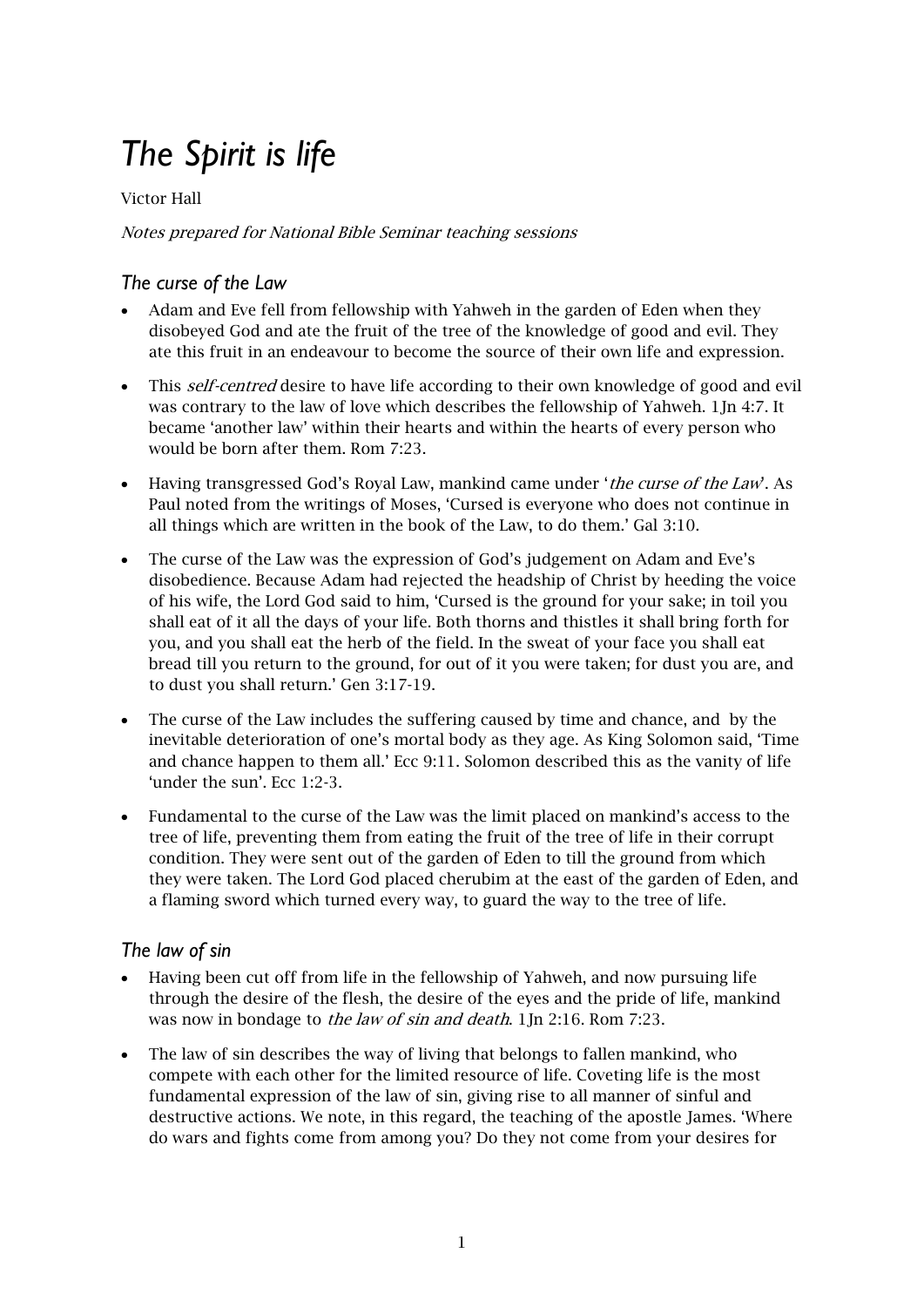pleasure that war in your members? You lust and do not have. You murder and covet and cannot obtain. You fight and war.' Jas 4:1-2.

- The fruit of bondage to the law of sin is death. Or, as Paul said, 'The wages of sin is death.' Rom 6:23. The suffering of death, under the law of sin, is the consequence of people's endeavours to have life at the expense of others. In other words, it is the pain that is caused by the sin of others against us, and the pain that we cause to others because of our sin.
- Cain came under the law of sin when he refused to accept the name and works that God had prepared for him, and failed to make offering at the gate of Eden according to His direction. Instead of ruling over sin, Cain was brought into bondage to the law of sin, the fruit of which was the murder of his brother, Abel.

#### *An offering for sin*

- Jesus was 'the Lamb of God who takes away the sin of the world'. Joh 1:29. He fulfilled this work when, in obedience to the Father, He was made to be an offering for sin. 2Co 5:21. Isa 53:10.
- Jesus Christ became the *full embodiment of sin* when the Father made every son and daughter of man to be members of His body. This happened when Jesus drank the cup that the Father gave to Him in the garden of Gethsemane. Luk 22:42.
- It is most important to note that although Christ was the embodiment of sin, He was not made a slave of sin. Accordingly, He did not die as a consequence of living by the law of sin. The law of sin is the way of life that belongs to the *sons of disobedience*. The death that Jesus died was because of His obedience. Jesus Himself testified, 'Noone takes it from Me, but I lay it down of Myself. I have power to lay it down, and I have power to take it again. This command I have received from My Father.' Joh 10:18.
- Jesus experienced in His mortal body the sufferings of death resulting from every person's bondage to the law of sin, under the curse of the Law. The curse of the Law was God's judgement on sin and death. As Christ journeyed from Gethsemane to Calvary, He was being progressively cursed and cut off from God. By this means, sin and death were being destroyed in His flesh and in our flesh. In other words, sin and death were being ended as He was dying.
- This work culminated in Christ's seventh wound. His heart was broken, rupturing under the stress and grief of bearing the Father's reproach, which was the curse of the Law. This moment was marked by His cry, ' "Eli, Eli, lama sabachthani?" that is, "My God, My God, why have You forsaken Me?" ' Mat 27:46. The grief, or sorrow, which broke His heart, was caused by mankind's rejection of God's fatherhood, which brought them under the curse of the Law.
- As Christ's heart was broken, the *body of sin*, and its fruit, were completely cut from Him and left in the sea of God's forgetfulness. Mic 7:18-19. In this moment, the Father was near to Him. Psa 34:17-18. He reached down and drew the Son out of the waters of judgement. Psa 18:16. The Son was brought forth as the Firstborn from the dead; the Head of a corporate new creation.
- With the death of sin, nothing was left but God and life. This outcome demonstrated that the death that He died, He died to sin once for all; and the life that He lives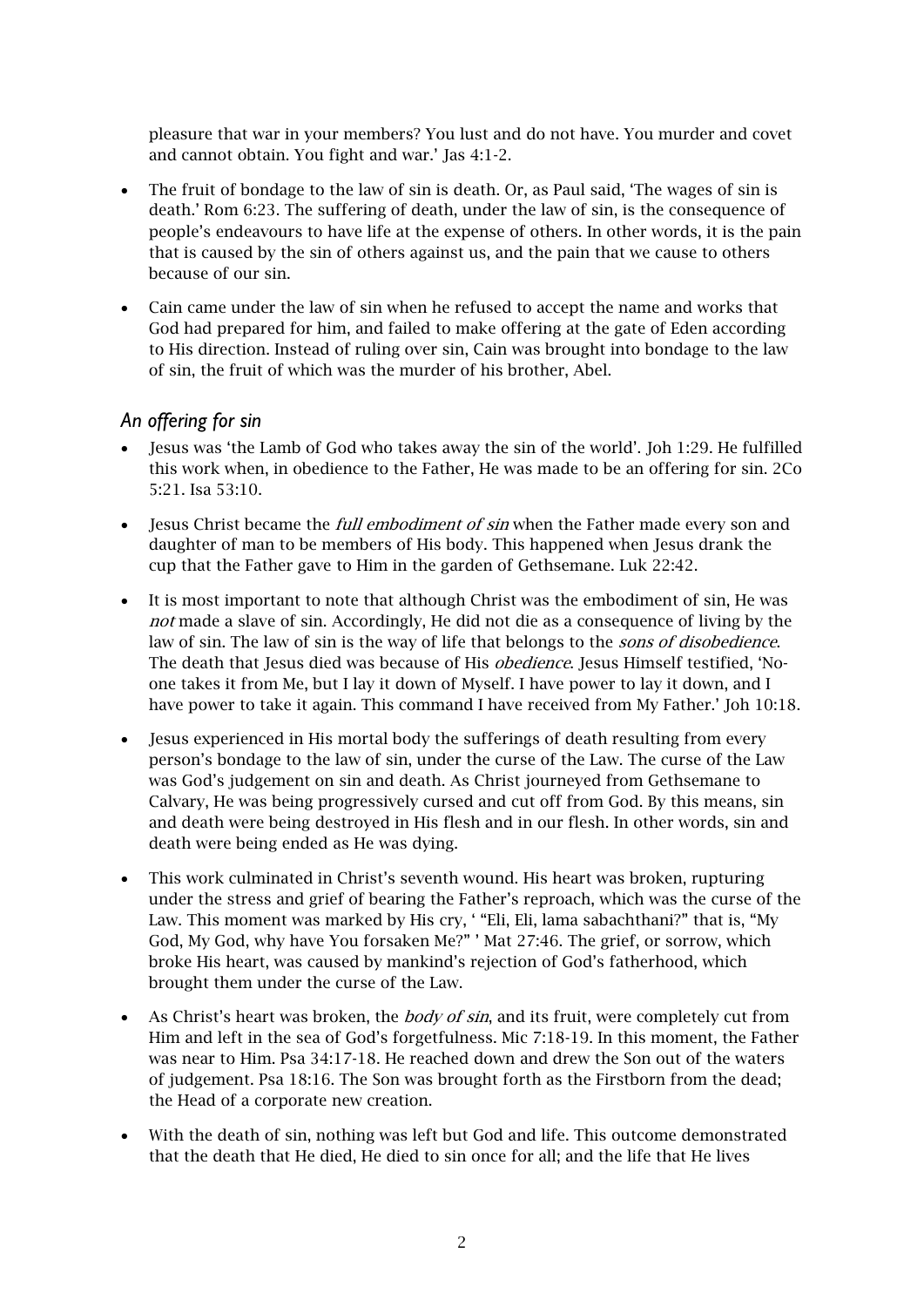through this crucifying event, He lives to God. Rom 6:10. More than this, through Christ's righteous offering work, accomplished in each wounding event that He suffered, He multiplied the life of God so that it became resurrection life.

- Resurrection life is life that has power over death. Jesus Christ gives this resurrection life to us in the fellowship of His offering death. This life brings us back, with Him, from our death caused by sin. We are raised from the dead with Christ to live with Him as members of His body.
- Through the offering of Christ, the Law of God was satisfied. The curse of the Law destroyed sin; and the righteous offering work of Christ fulfilled the Law, bringing life and immortality to light. 2Ti 1:10. This life and immortality is now available to all, through the gospel.
- The Law was meant to give life. Rom 7:10. It did so, through the offering of Christ. Having been nailed to the cross with Christ, the Law is now part of the law of the Spirit of life, guarding Christ's life. The Law is now no longer contrary to us, for we are nailed with it to the fellowship of Christ's dying on the cross.
- Through fellowship in the offering and sufferings of Christ, we are delivered from living under the law of sin. It is no longer our master. Rom 7:6. It no longer causes us harm; nor are others harmed through us. Rather, we now live by the law of the Spirit of life in Christ Jesus. Rom 8:2. However, if we walk after the flesh, sin revives in us and regains control over us. Rom 7:9. If we walk after the Spirit, Christ is our Lord and Master. Rom 7:25. The law of the Spirit of life that is in Christ Jesus continues to deliver us, freeing us from the law of sin and death.
- In summary, the new proposition for every Christian is that, if we walk 'after the flesh', we will die under the judgement and condemnation of the Law. However, if we walk 'after the Spirit', we will live. Rom 8:13. This way of life, which belongs to the sons of God, is expounded in Romans Chapter 8.

# *The fellowship of Christ's death and life*

- In the fellowship of Christ's suffering, death and resurrection, our body is dead because of sin, but our spirit is alive because of righteousness. Rom 8:10. This means that our sufferings are the sufferings that Jesus experienced in His mortal body. 1Co 11:26. The life that was in His blood, which was shed through these sufferings, is making our identity alive through the Holy Spirit. Moreover, we are able to fulfil the obedient works that belong to our sonship, which Christ has already finished through His righteous work on the cross.
- Reiterating the point: our body is joined to Christ's dying body. What is happening to Him, is happening to us. This is not a vicarious action; rather, it is *fellowship* with Him. Php 3:10. We die this death with Christ. In this way, our 'old man', which is the fallen 'first man', is crucified with Christ so that the body of sin might be done away with. Rom 6:6. With the destruction of the old man, the suffering and death caused by sin is also ended and destroyed.

## *The dimensions of redemption*

• From the Scriptures we can identify four key dimensions of redemption: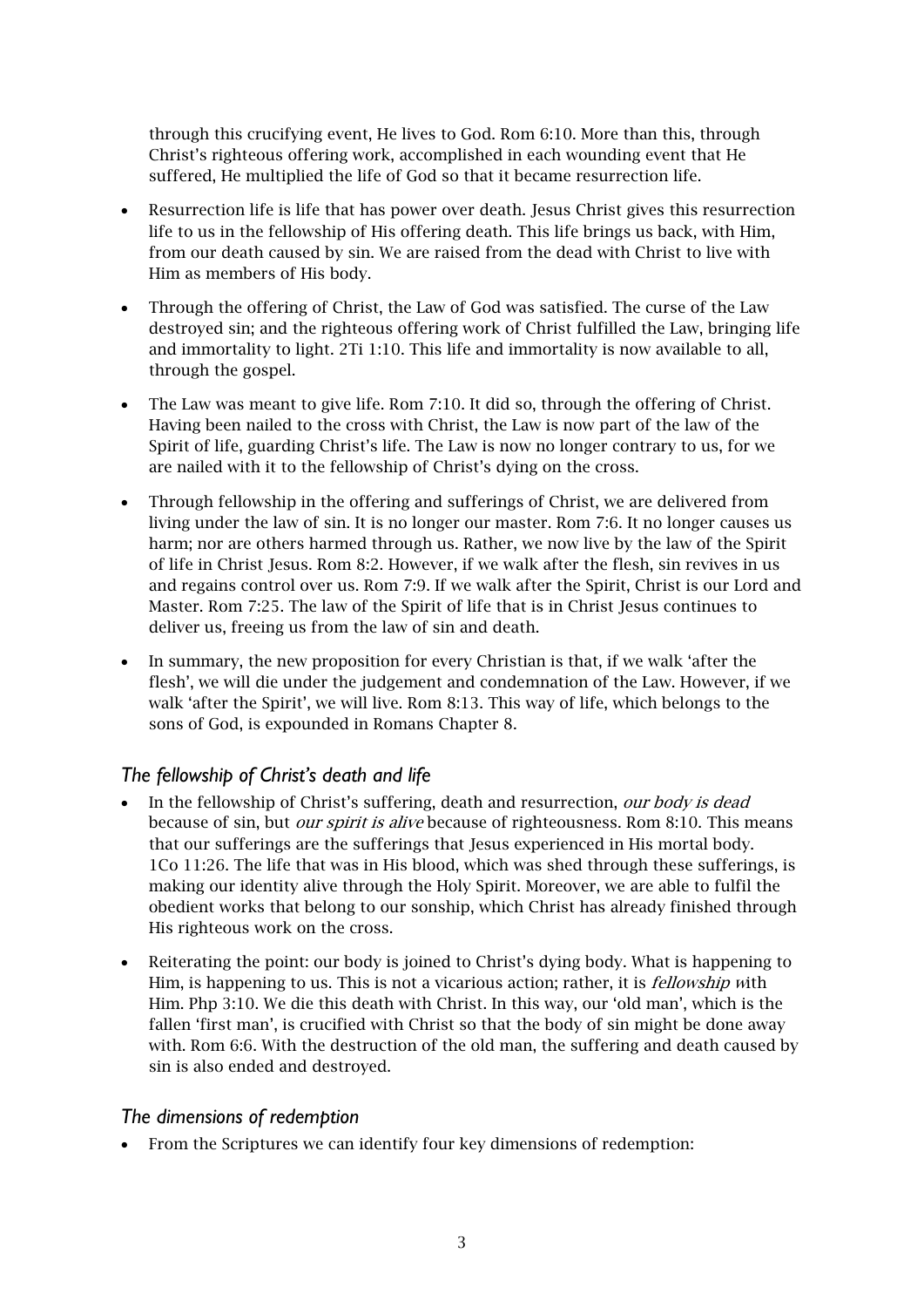- 1. We are redeemed from the curse of the Law. 'Christ has redeemed us from the curse of the Law, having become a curse for us (for it is written, "Cursed is everyone who hangs on a tree").' Gal 3:13.
- 2. We are redeemed to receive sonship. 'But when the fullness of the time had come, God sent forth His Son, born of a woman, born under the Law, to redeem those who were under the Law, *that we might receive the adoption as sons*.' Gal 4:4-5.
- 3. We are redeemed and enabled by the blood of Christ to live a godly culture. 'Knowing that you were not redeemed with corruptible things, like silver or gold, from your aimless conduct received by tradition from your fathers, but with the precious blood of Christ, as of a lamb without blemish and without spot.' 1Pe 1:18-19.
- 4. We are redeemed through baptism, which is the fellowship of Christ's offering death, from the realm in which we have fallen and continue to fall, so that we will never fall again. 'Therefore, brethren, be even more diligent to make your call and election sure, for if you do these things you will *never stumble*; for so *an entrance* will be supplied to you abundantly into the everlasting kingdom of our Lord and Saviour.' 2Pe 1:10-11.

The apostle John witnessed the fulfilment of this dimension of redemption. In the book of Revelation he recorded, 'Then I was given a reed like a measuring rod. And the angel stood, saying, "Rise and measure the temple of God, the altar, and those who worship there".' Rev 11:1. Once a person has been measured within the sanctuary, they will never fall from there again.

- Every person who has received their new creation life, name and sonship through redemption must then proceed to recover their predestination by joining with Christ in the emptying, dying process that is an essential element of offering. Php 2:5-8.
- This virtue is essential in negating any self-centred motivation that would only result in sin, causing us to fall again.
- New creation life functions only through the fellowship of offering. It dies with Christ for the purpose of revealing others.
- In the fellowship of Christ's offering death, we move beyond the realm of sin; it can never happen again in our lives. It is eternally finished and dead once we have joined with Christ in His statement, 'It is finished!' Joh 19:30. We are then measured to that statement as those who are part of the sanctuary of the true temple.

# *The effect of the curse*

The curse is the curse of the Law, causing sickness, fatigue and death. This is the effect of sin and death in our body and spirit; that is, in our *house*. The law of sin also has its destructive effect upon our life. The curse of the Law, and the deprivations caused by sin, demonstrate that we are living in a carnal manner and are under the judgement of God. 1Co 11:31. As the apostle Paul announced, 'For he who eats and drinks in an unworthy manner eats and drinks judgement to himself, not discerning the Lord's body. For this reason many are weak and sick among you, and many sleep.' 1Co 11:29-30.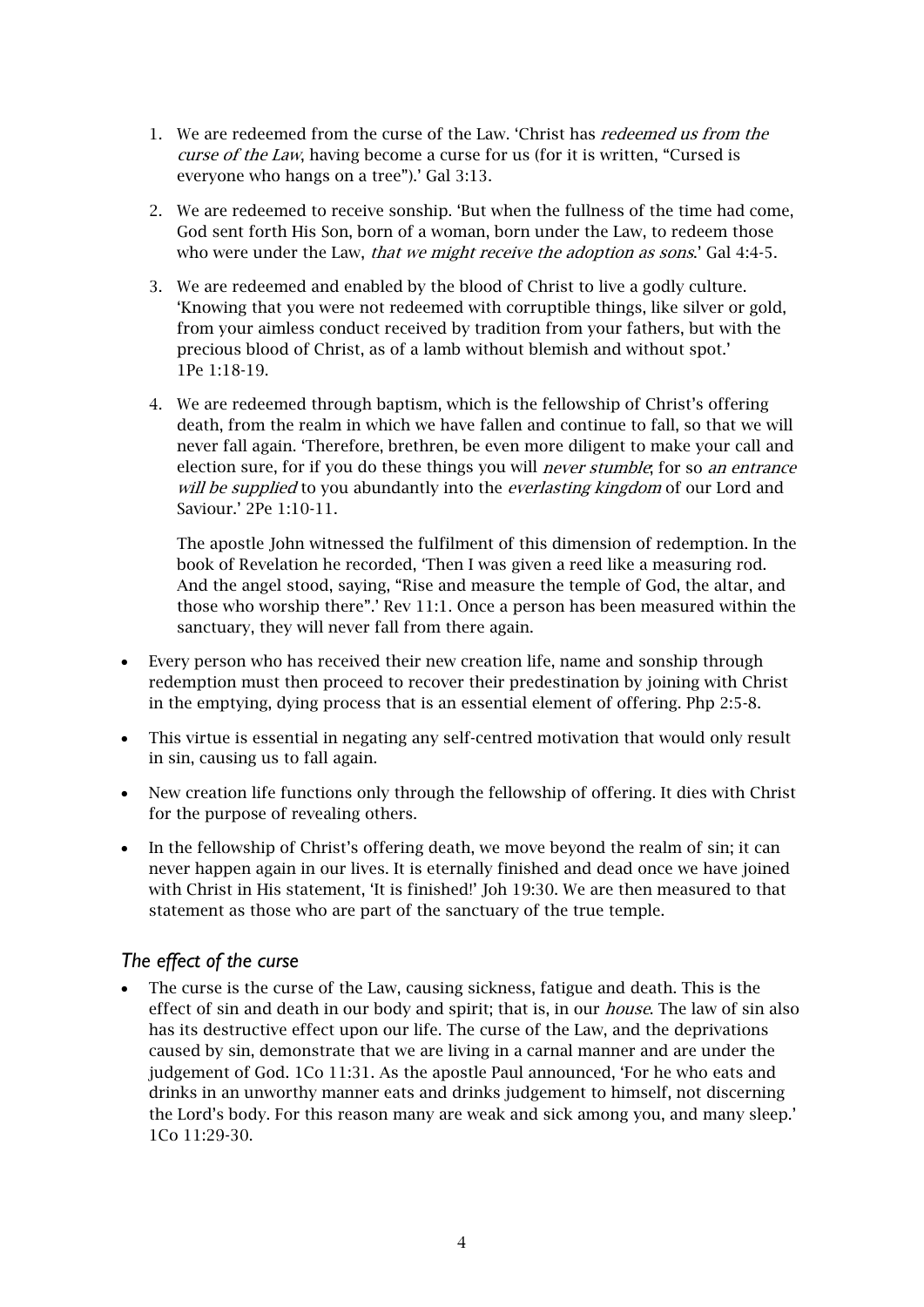- The curse is active on the ground, or place, where we live and toil and seek for blessing and prosperity. This is the ground from which we were made, and to which we return because of the curse. Gen 3:17-19.
- Christ's headship was crowned with thorns. This was the reproach and curse of the Law upon Him. As we considered earlier, He suffered this reproach for the purpose of redeeming us from the curse of the Law. He also suffered the effects of the law of sin upon us because of our disobedience. This includes Satanic oppression, suffering, death and fear.
- The Scriptures teach us that that redemption from the curse of the Law is only possible when we are being delivered from sin, and when 'the righteous requirements' that the Law demands are being fulfilled in us. Rom 8:3-4.
- This redemption becomes possible in our lives when we believe the gospel, and become adopted sons of God through faith, and then receive the Spirit of the Son and Holy Spirit into our lives, who give to us the life and nature of God the Father, which is the divine nature. This is what it means to be 'born of the Spirit' as sons of God.
- The condemnation and judgement of the Law upon us and in our lives is only alleviated when we live and walk after the Spirit, and not after the flesh. Forgiveness is not the final basis upon which we are delivered from judgement and eternal death. Manifesting our sanctification by walking blamelessly is the only solution.

## *Tribulation and affliction because of the word*

- If we do not heed the chastening of the Lord, and become offended at the word, we will become condemned with the world.
- We come under the curse when we level reproach against Christ and His messengers, who are His 'little ones'. This curse then enters the house of those who initiate the reproach, and of those who receive and embrace its communication, particularly when they presume to do this in the name of the Lord. Zec 5:4.
- This cursing reproach, with all of its Satanic energy, then consumes the life of the person, with their house. This is sin being active. It destroys them right down to the very foundations of their house. Zec 5:4.
- The Scriptures describe the conversation that rejects the messenger and promotes an alternative to the gospel of sonship as words that eat like 'gangrene'. Note the words of the apostle Paul, 'But shun profane and idle babblings, for they will increase to more ungodliness. And their message will spread like cancer [canker, or gangrene].' 2Ti 2:16-17. Paul directed Timothy, and the presbytery of which he was part, to exclude those who speak in such a manner.

## *Idolatry is iniquity*

- Ezekiel the prophet was told to judge Jerusalem and to show her citizens the abominations that they had committed under the Old Covenant. Eze 22:1-2. In particular, the Lord declared that the people were guilty of violating the fellowship of offering because of idolatry.
- The Lord defined idolatry as 'a defiling iniquity'. Eze 22:3. The destructive effect of iniquity, upon oneself and others, was the outcome of an idol that had been set up in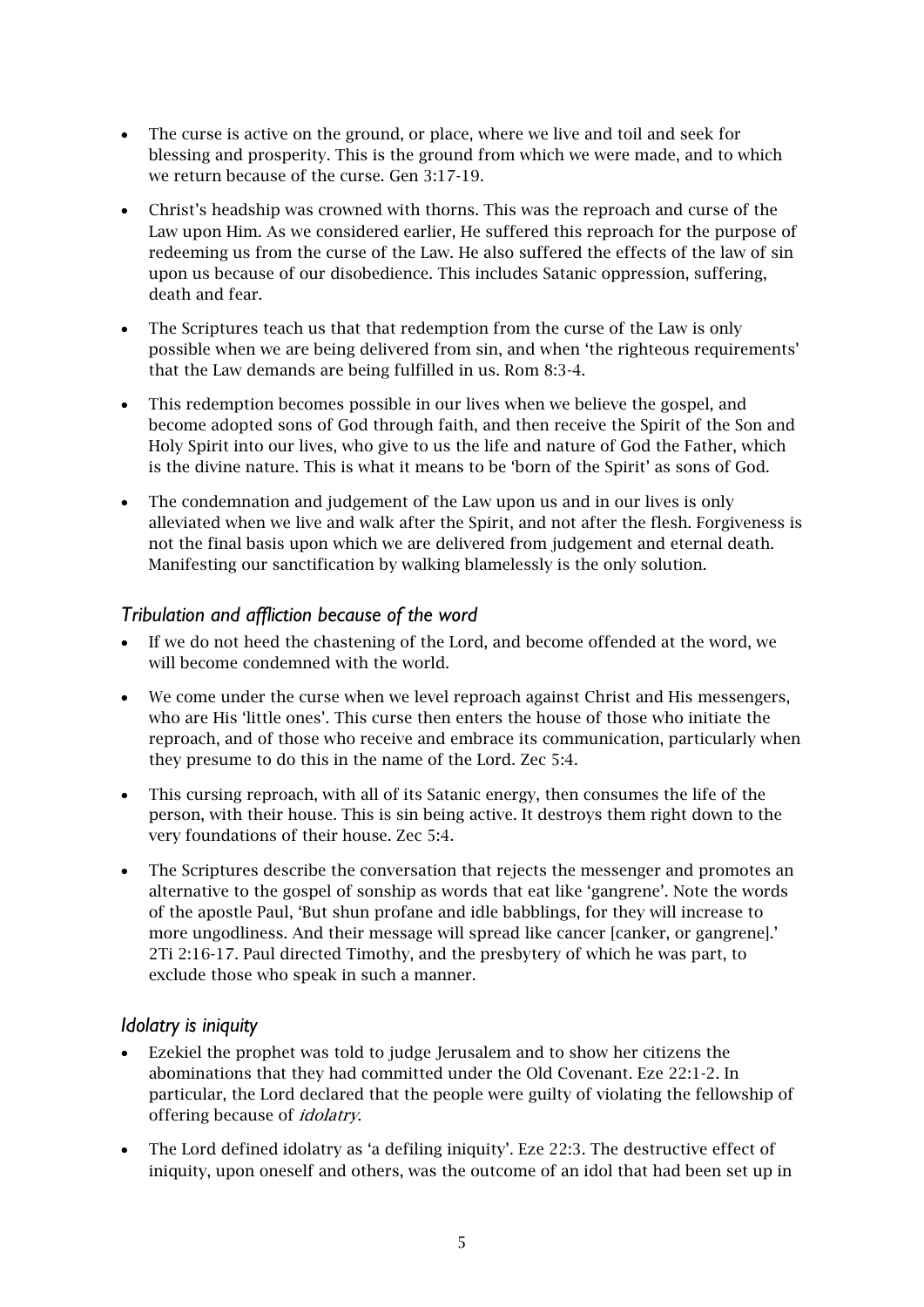their heart. The person who set an idol up in their heart was said to have stumbled, or fallen, into iniquity.

- The use and abuse of others to achieve their self-projected ambitions was described by the Lord as 'shedding innocent blood'. They were defiled by what they were doing to others. Their defilement was upon them as a judgement, causing them to become sick under Christ's judgement, and to die before their time. Eze 22:1-4. Eze 14:1-11.
- Jesus testified that He was *crushed* by the iniquity of the idolatrous hearts of the Israelites. Eze 6:9. Furthermore, the prophet Isaiah declared that Christ 'was wounded for our transgressions, He was bruised [crushed] for our iniquities; the chastisement for our peace was upon Him, and by His stripes we are healed'. Isa 53:5.
- However, because of the Lord's judgements upon them, a remnant of those who were scattered among the nations would remember Him. They would look on Him whom they had crushed and pierced, and would begin to mourn in repentance for this wounding. Zec 12:10.
- Addressing the subject of redemption under the New Covenant, the apostle Paul taught that Christ gave Himself for us to redeem us from all iniquity and to purify us from our self-centred projections and ambitions. Jesus Christ did this so that we would be able to live soberly as sons of God in this world, doing the works of sonship that belong to our name, serving the Father as priests in His temple. Tit 2:11-14.
- The apostle John concluded his first epistle by warning that if we are to possess our eternal life as sons of God, we must keep ourselves from idols. Specifically, he wrote, 'Little children, keep yourselves from idols'. 1Jn 5:21.
- In his first letter, the apostle Paul addressed the Corinthians as 'babes in Christ' because of their immaturity and their ignorance regarding Christian culture and life. He then confronted them in relation to their carnality, or iniquity, which was evidenced by their disobedience to the commands of Christ.
- Paul then explained what a Christian's attitude and practice should be in relation to idolatry. To this end, he instructed the Corinthians to 'flee from idolatry'. 1Co 10:14. He said that when we idolise something in our heart, we are doing more than worshipping an idol; we are sacrificing to demons and are not fellowshipping with God. 1Co 10:19-20.
- Let us summarise what we have said so far:
	- 1. We are unclean when we set up idols in our heart.
	- 2. Idols that are created and worshipped are nothing. 1Co 8:4. 1Co 8:9-13.
	- 3. Unclean spirits accompany idols in the heart. 1Co 10:20. Fellowship on the basis of idolatry is fellowship with demons, or unclean spirits. We cannot fellowship with Christ 'at His table', and in His house, and them make 'the table' in our house the place where we fellowship with demons. 1Co 10:21. This will bring the wrath of Christ upon us. 1Co 10:22.
	- 4. When discussing this subject of 'fellowship with demons', Paul was not referring to meals with non-Christians, such as business meals or school lunch breaks. 1Co 5:12. He was addressing fellowship with those who *claim* to be Christian, but who are evidently sexually immoral, covetous or idolatrous; or are a reviler, a